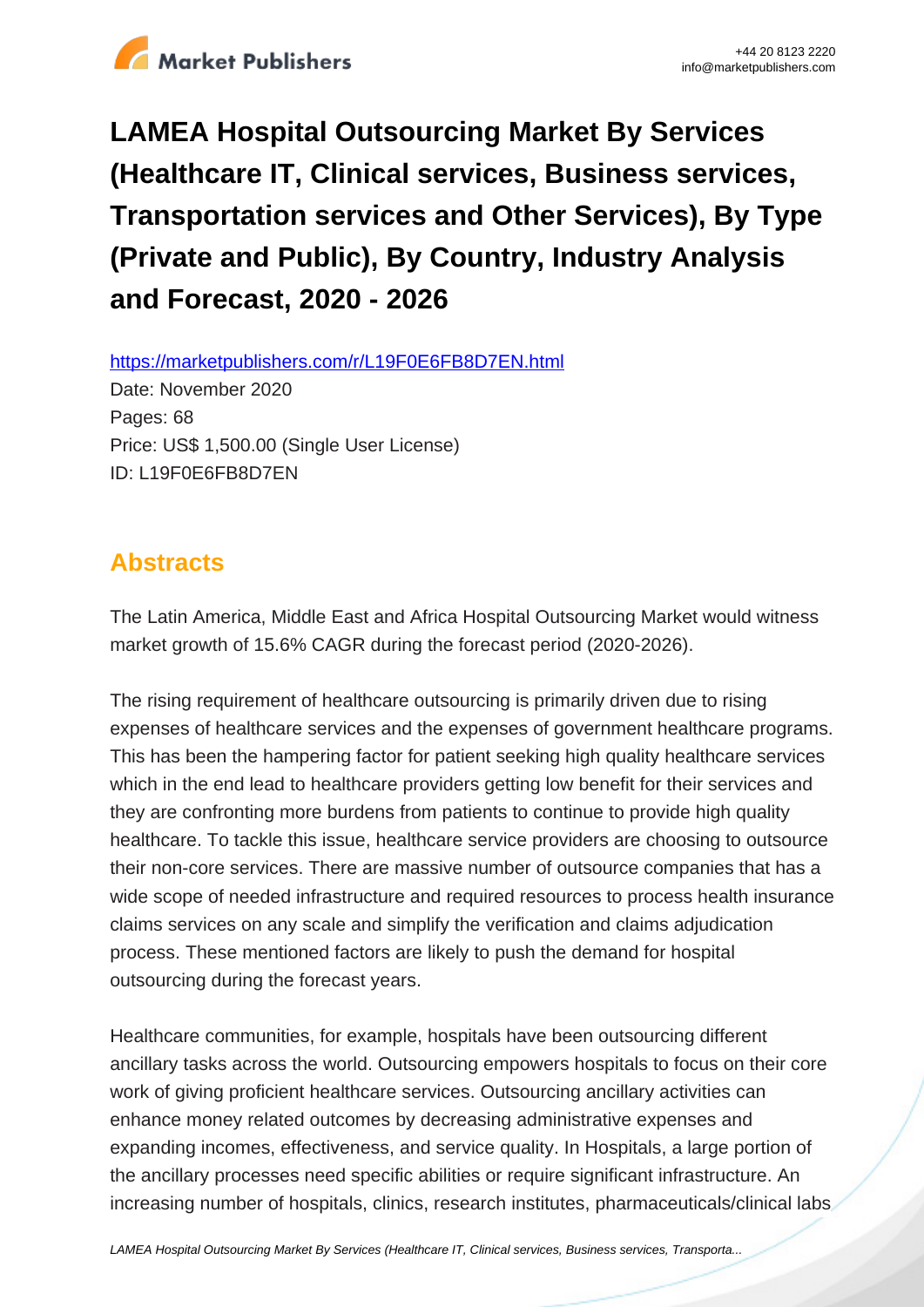

alongside huge development in the pharmaceutical industry are boosting the healthcare outsourcing market. Various makers deliver Healthcare/Medical Outsourcing kinds of items payer outsourcing services, provider outsourcing services, pharmaceutical outsourcing services, and pathology and lab outsourcing services.

Based on Services, the market is segmented into Healthcare IT, Clinical services, Business services, Transportation services and Other Services. Based on Type, the market is segmented into Private and Public. Based on countries, the market is segmented into Brazil, Argentina, UAE, Saudi Arabia, South Africa, Nigeria, and Rest of LAMEA.

The market research report covers the analysis of key stake holders of the market. Key companies profiled in the report include AllScripts Healthcare Solutions, Inc., 3M Company (3M Health Information Systems), TriMedx, LLC (Aramark Healthcare Technologies), Abbott Laboratories, ABM Industries, Inc., Sodexo S.A., Flatworld Solutions Pvt. Ltd., Integrated Medical Transport LLC, The Allure Group, and The Providence Service Corporation (LogistiCare Solutions, LLC).

Scope of the Study

Market Segmentation:

By Services

Healthcare IT

Clinical services

Business services

Transportation services

Other Services

By Type

Private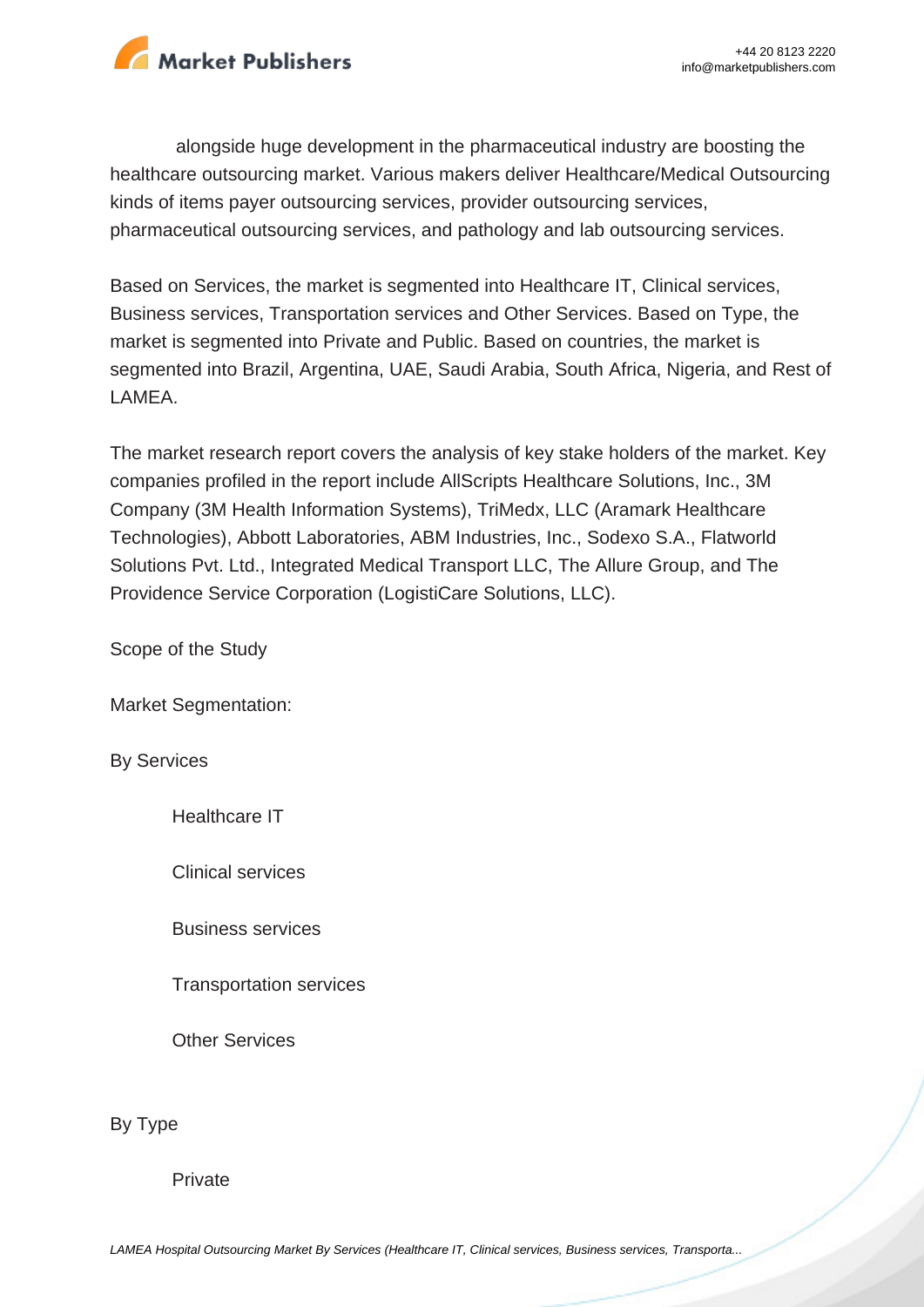

Public

By Country

Brazil

Argentina

UAE

Saudi Arabia

South Africa

Nigeria

Rest of LAMEA

#### Companies Profiled

AllScripts Healthcare Solutions, Inc.

3M Company (3M Health Information Systems)

TriMedx, LLC (Aramark Healthcare Technologies)

Abbott Laboratories

ABM Industries, Inc.

Sodexo S.A.

Flatworld Solutions Pvt. Ltd.

Integrated Medical Transport LLC

The Allure Group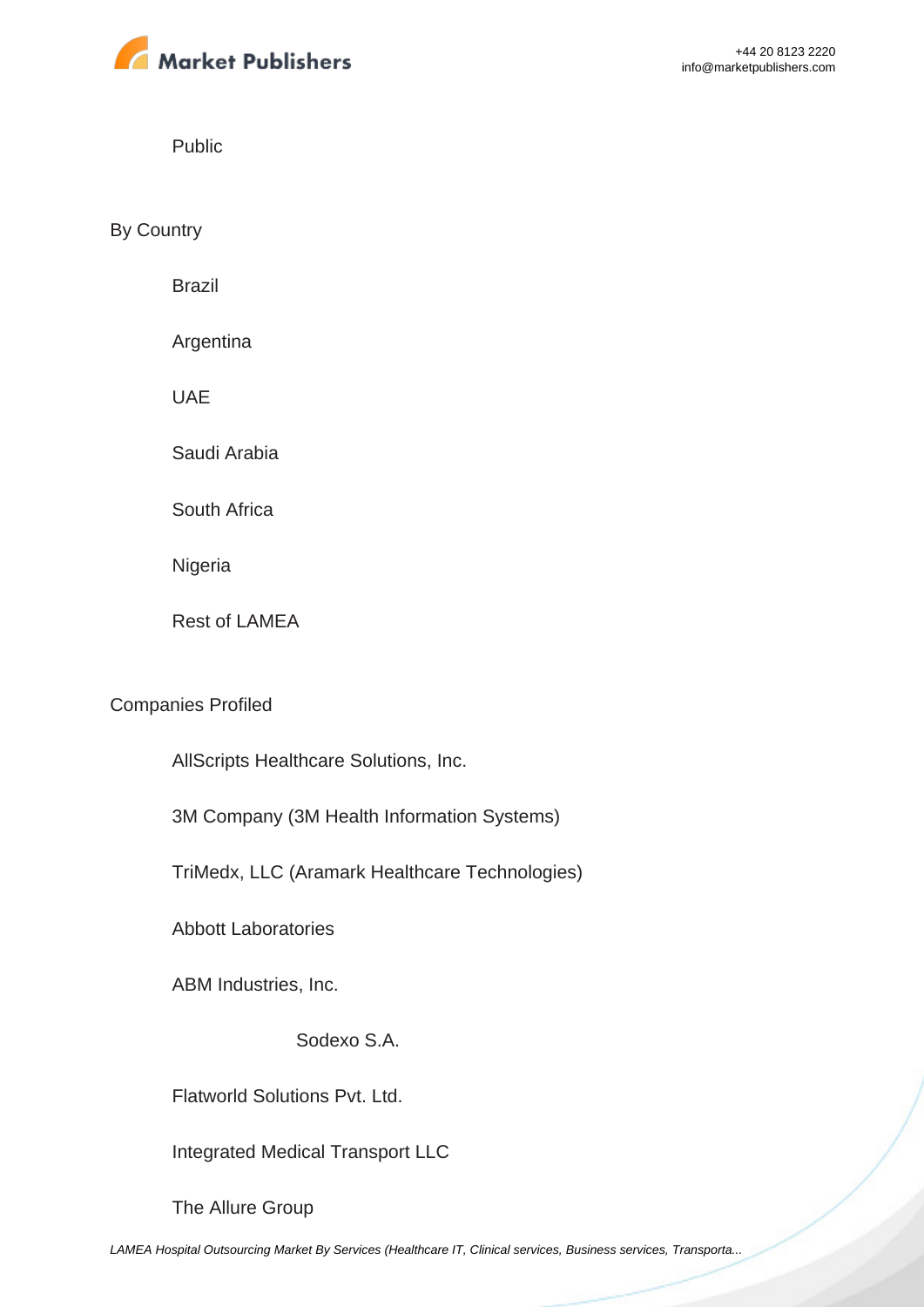

The Providence Service Corporation (LogistiCare Solutions, LLC)

Unique Offerings from KBV Research

Exhaustive coverage

Highest number of market tables and figures

Subscription based model available

Guaranteed best price

Assured post sales research support with 10% customization free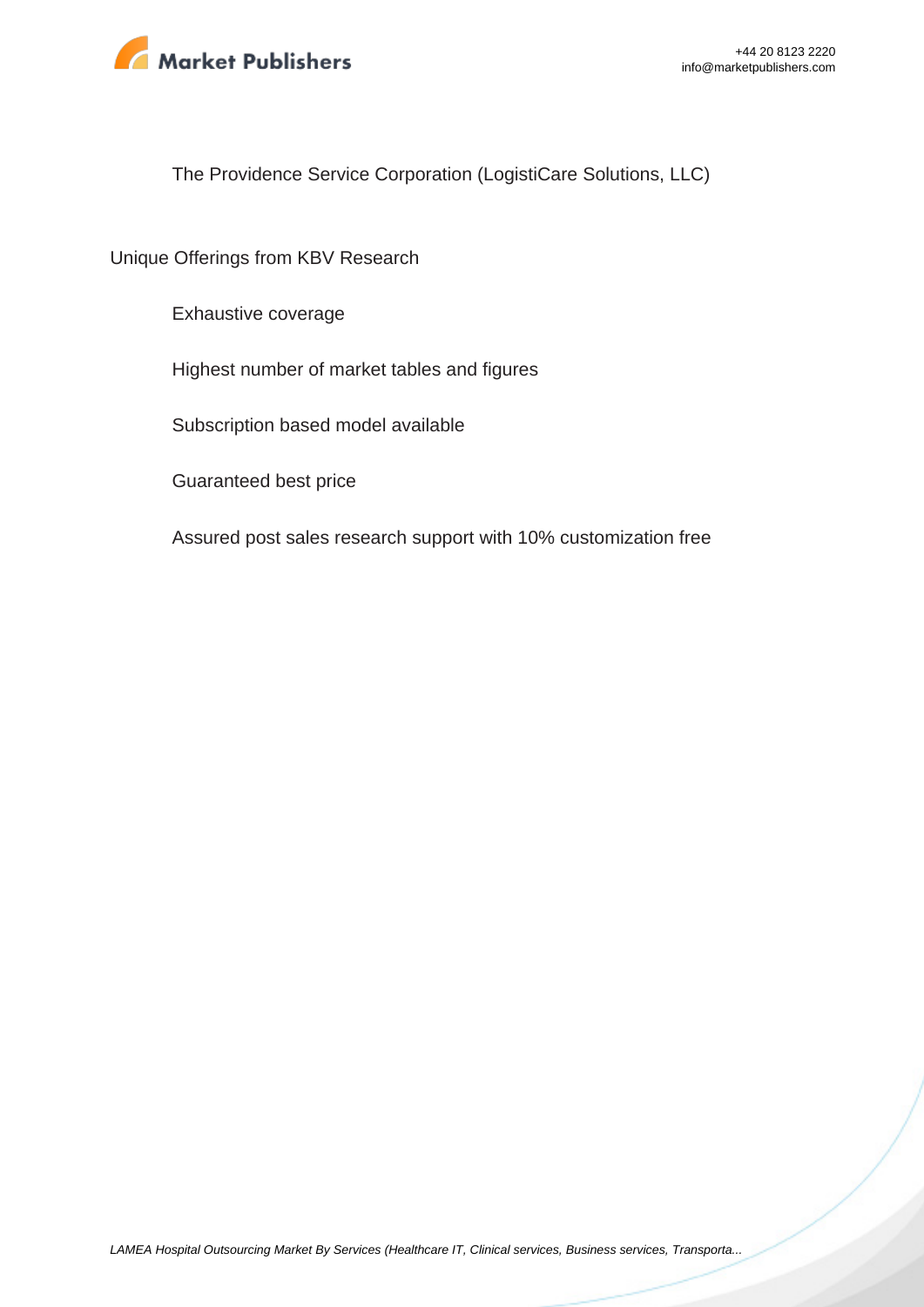

# **Contents**

#### **CHAPTER 1. MARKET SCOPE & METHODOLOGY**

- 1.1 Market Definition
- 1.2 Objectives
- 1.3 Market Scope
- 1.4 Segmentation
- 1.4.1 LAMEA Hospital Outsourcing Market, by Services
- 1.4.2 LAMEA Hospital Outsourcing Market, by Type
- 1.4.3 LAMEA Hospital Outsourcing Market, by Country
- 1.5 Methodology for the research

#### **CHAPTER 2. MARKET OVERVIEW**

- 2.1 Introduction
- 2.1.1 Overview
- 2.2 Market Composition
- 2.3 Key Factors Impacting the Market
	- 2.3.1 Market Drivers
	- 2.3.2 Market Restraints

#### **CHAPTER 3. STRATEGIES DEPLOYED IN HOSPITAL OUTSOURCING MARKET**

#### **CHAPTER 4. LAMEA HOSPITAL OUTSOURCING MARKET BY SERVICES**

- 4.1 LAMEA Healthcare IT Market by Country
- 4.2 LAMEA Clinical services Market by Country
- 4.3 LAMEA Business services Market by Country
- 4.4 LAMEA Transportation services Market by Country
- 4.5 LAMEA Other Services Market by Country

#### **CHAPTER 5. LAMEA HOSPITAL OUTSOURCING MARKET BY TYPE**

- 5.1 LAMEA Private Market by Country
- 5.2 LAMEA Public Market by Country

#### **CHAPTER 6. LAMEA HOSPITAL OUTSOURCING MARKET BY COUNTRY**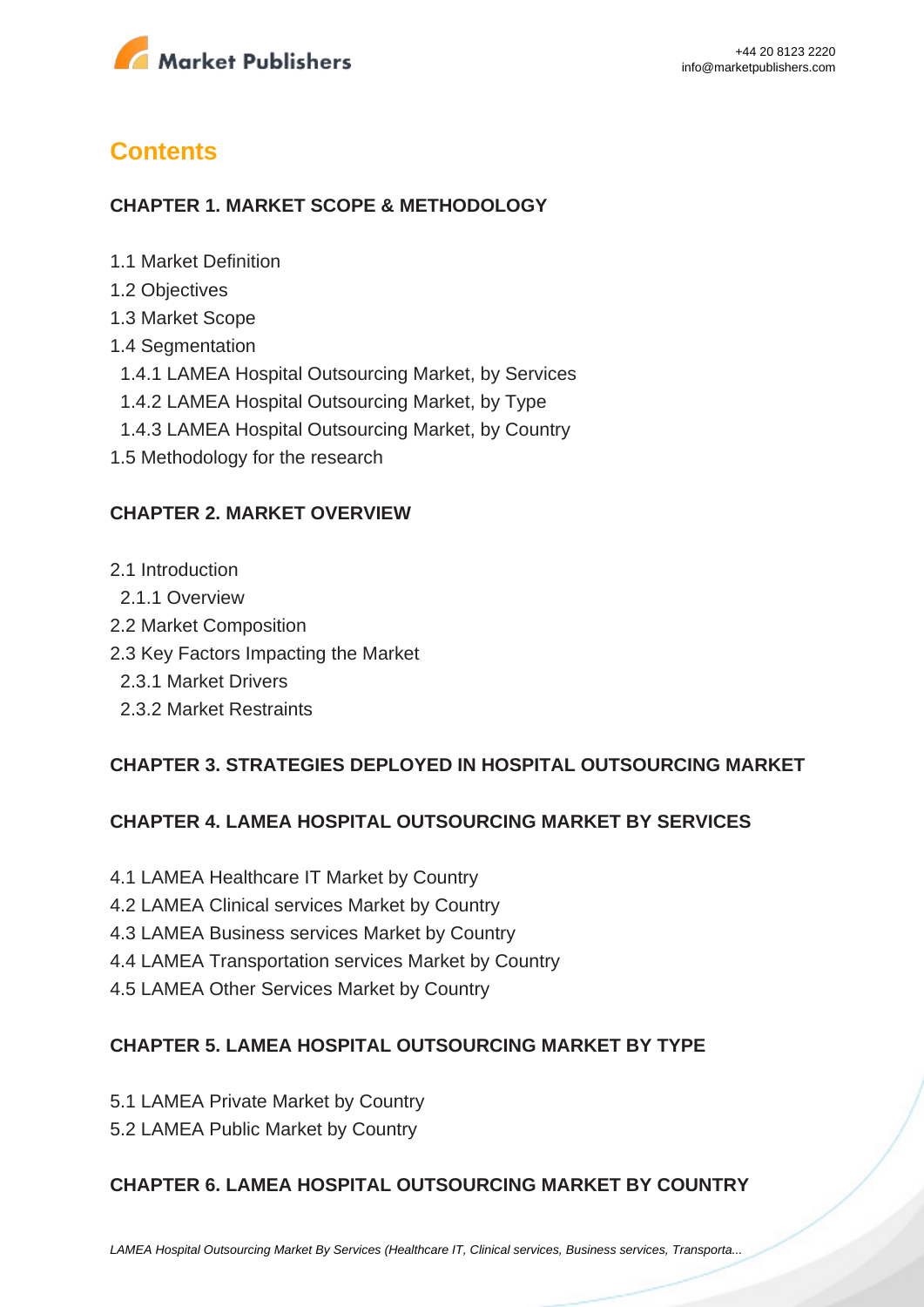

- 6.1 Brazil Hospital Outsourcing Market 6.1.1 Brazil Hospital Outsourcing Market by Services 6.1.2 Brazil Hospital Outsourcing Market by Type 6.2 Argentina Hospital Outsourcing Market 6.2.1 Argentina Hospital Outsourcing Market by Services 6.2.2 Argentina Hospital Outsourcing Market by Type 6.3 UAE Hospital Outsourcing Market 6.3.1 UAE Hospital Outsourcing Market by Services 6.3.2 UAE Hospital Outsourcing Market by Type 6.4 Saudi Arabia Hospital Outsourcing Market 6.4.1 Saudi Arabia Hospital Outsourcing Market by Services 6.4.2 Saudi Arabia Hospital Outsourcing Market by Type 6.5 South Africa Hospital Outsourcing Market 6.5.1 South Africa Hospital Outsourcing Market by Services 6.5.2 South Africa Hospital Outsourcing Market by Type 6.6 Nigeria Hospital Outsourcing Market 6.6.1 Nigeria Hospital Outsourcing Market by Services 6.6.2 Nigeria Hospital Outsourcing Market by Type 6.7 Rest of LAMEA Hospital Outsourcing Market 6.7.1 Rest of LAMEA Hospital Outsourcing Market by Services
	- 6.7.2 Rest of LAMEA Hospital Outsourcing Market by Type

### **CHAPTER 7. COMPANY PROFILES**

- 7.1 AllScripts Healthcare Solutions, Inc.
	- 7.1.1 Company Overview
	- 7.1.1 Financial Analysis
	- 7.1.2 Segmental and Regional Analysis
	- 7.1.3 Research & Development Expense
	- 7.1.4 Recent strategies and developments:
	- 7.1.4.1 Partnerships, Collaborations, and Agreements:
- 7.2 3M Company (3M Health Information Systems)
	- 7.2.1 Company Overview
	- 7.2.2 Financial Analysis
	- 7.2.3 Segmental and Regional Analysis
	- 7.2.4 Research & Development Expense
- 7.3 TriMedx, LLC (Aramark Healthcare Technologies)
- 7.3.1 Company Overview
- 7.3.2 Recent strategies and developments: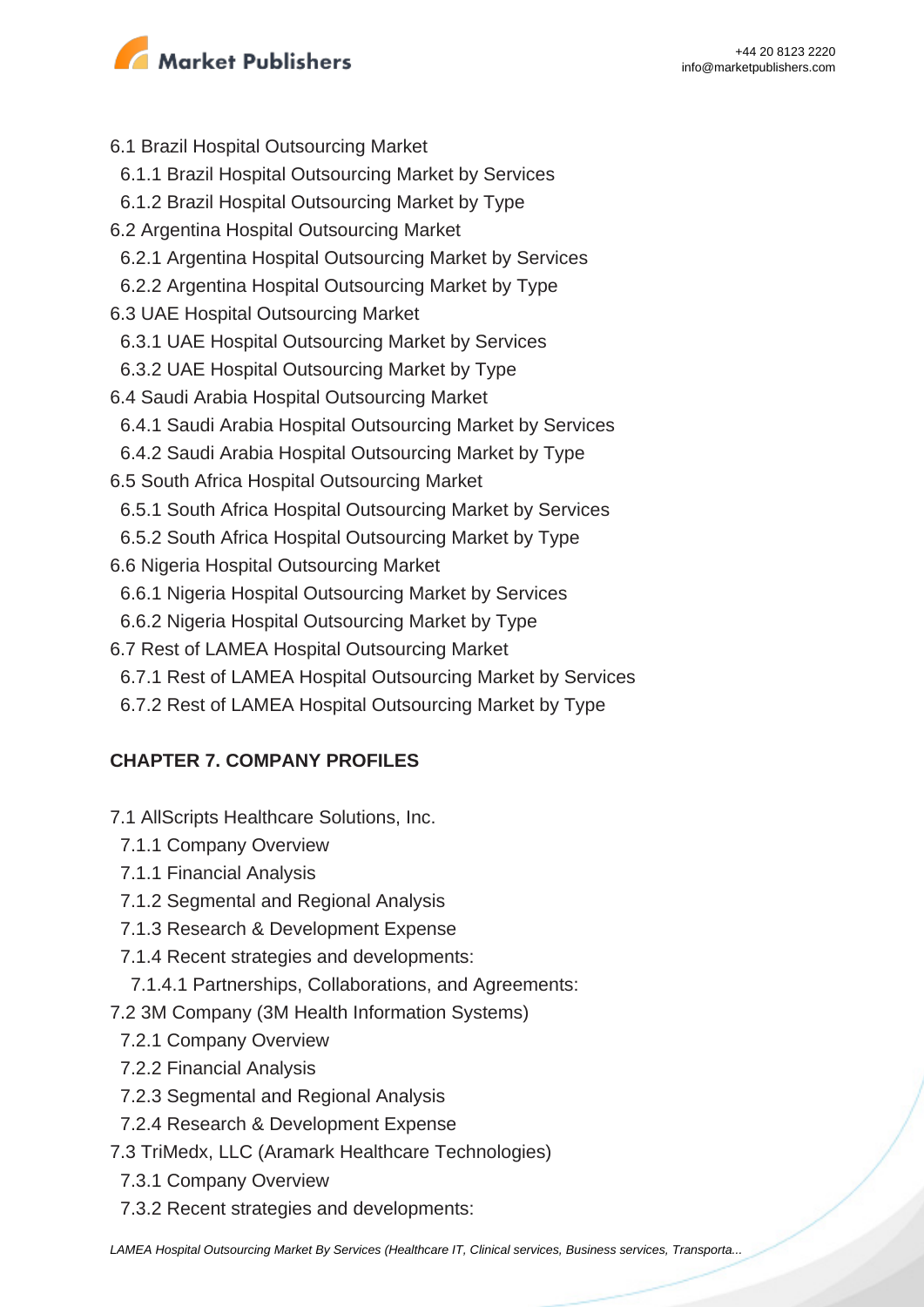

- 7.3.2.1 Product Launches and Product Expansions:
- 7.4 Abbott Laboratories
	- 7.4.1 Company Overview
	- 7.4.2 Financial Analysis
	- 7.4.3 Segmental and Regional Analysis
	- 7.4.4 Research & Development Expense
- 7.5 ABM Industries, Inc.
- 7.5.1 Company Overview
- 7.5.2 Financial Analysis
- 7.5.3 Segmental and Regional Analysis
- 7.5.4 Recent strategies and developments:
- 7.5.4.1 Acquisition and Mergers:
- 7.6 Sodexo S.A.
	- 7.6.1 Company Overview
	- 7.6.2 Financial Analysis
	- 7.6.3 Regional Analysis
	- 7.6.4 Recent strategies and developments:
		- 7.6.4.1 Partnerships, Collaborations, and Agreements:
- 7.7 Flatworld Solutions Pvt. Ltd.
- 7.7.1 Company Overview
- 7.8 Integrated Medical Transport LLC
- 7.8.1 Company Overview
- 7.9 The Allure Group
- 7.9.1 Company Overview
- 7.10. The Providence Service Corporation (LogistiCare Solutions, LLC)
	- 7.10.1 Company Overview
	- 7.10.2 Financial Analysis
	- 7.10.3 Recent strategies and developments:
	- 7.10.3.1 Acquisition and Mergers:
	- 7.10.3.2 Partnerships, Collaborations, and Agreements: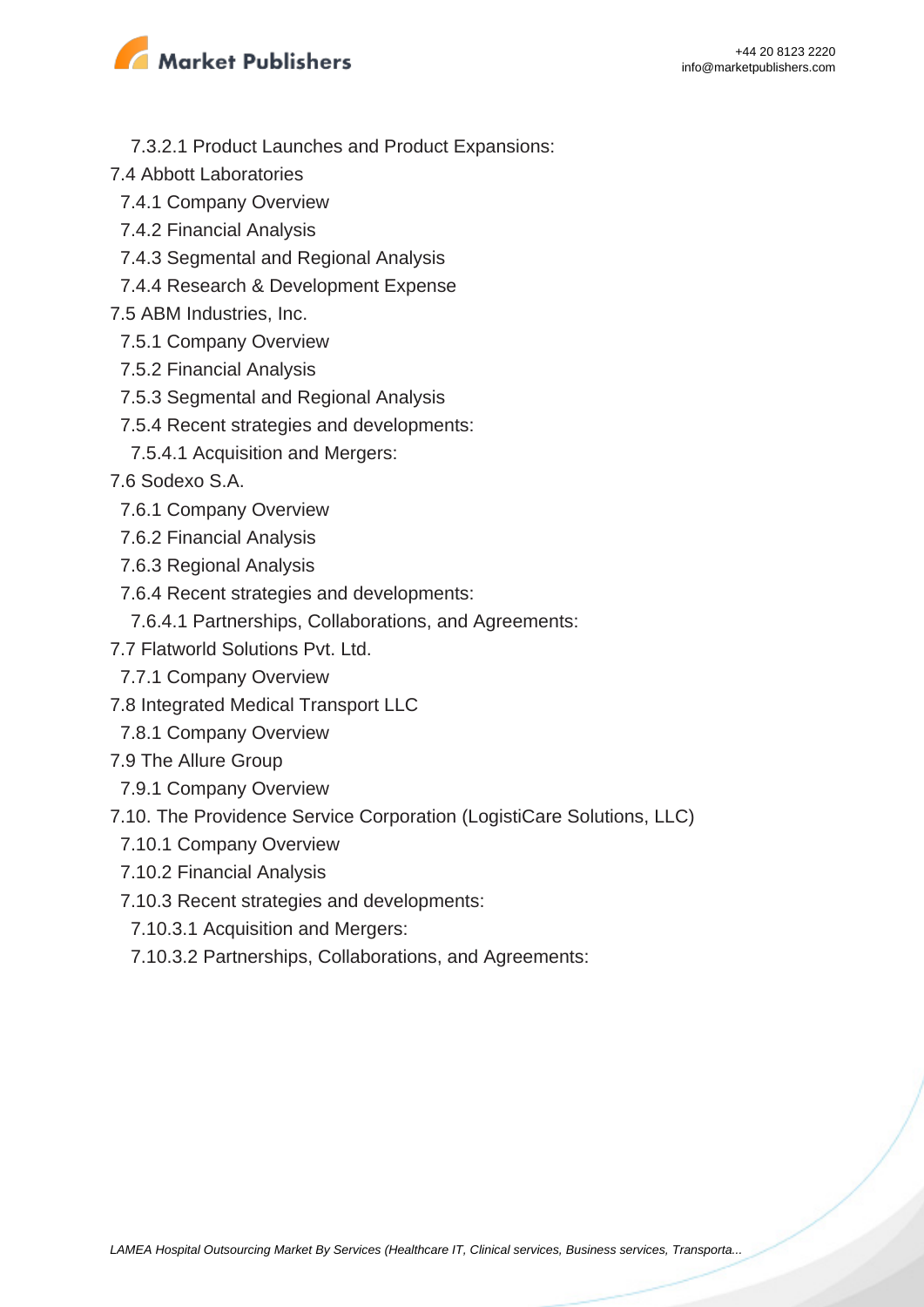

# **List Of Tables**

### **LIST OF TABLES**

TABLE 1 LAMEA HOSPITAL OUTSOURCING MARKET, 2016 - 2019, USD MILLION TABLE 2 LAMEA HOSPITAL OUTSOURCING MARKET, 2020 - 2026, USD MILLION TABLE 3 LAMEA HOSPITAL OUTSOURCING MARKET BY SERVICES, 2016 - 2019, USD MILLION TABLE 4 LAMEA HOSPITAL OUTSOURCING MARKET BY SERVICES, 2020 - 2026, USD MILLION TABLE 5 LAMEA HEALTHCARE IT MARKET BY COUNTRY, 2016 - 2019, USD MILLION TABLE 6 LAMEA HEALTHCARE IT MARKET BY COUNTRY, 2020 - 2026, USD MILLION TABLE 7 LAMEA CLINICAL SERVICES MARKET BY COUNTRY, 2016 - 2019, USD **MILLION** TABLE 8 LAMEA CLINICAL SERVICES MARKET BY COUNTRY, 2020 - 2026, USD MILLION TABLE 9 LAMEA BUSINESS SERVICES MARKET BY COUNTRY, 2016 - 2019, USD MILLION TABLE 10 LAMEA BUSINESS SERVICES MARKET BY COUNTRY, 2020 - 2026, USD MILLION TABLE 11 LAMEA TRANSPORTATION SERVICES MARKET BY COUNTRY, 2016 - 2019, USD MILLION TABLE 12 LAMEA TRANSPORTATION SERVICES MARKET BY COUNTRY, 2020 - 2026, USD MILLION TABLE 13 LAMEA OTHER SERVICES MARKET BY COUNTRY, 2016 - 2019, USD MILLION TABLE 14 LAMEA OTHER SERVICES MARKET BY COUNTRY, 2020 - 2026, USD **MILLION** TABLE 15 LAMEA HOSPITAL OUTSOURCING MARKET BY TYPE, 2016 - 2019, USD MILLION TABLE 16 LAMEA HOSPITAL OUTSOURCING MARKET BY TYPE, 2020 - 2026, USD MILLION TABLE 17 LAMEA PRIVATE MARKET BY COUNTRY, 2016 - 2019, USD MILLION TABLE 18 LAMEA PRIVATE MARKET BY COUNTRY, 2020 - 2026, USD MILLION TABLE 19 LAMEA PUBLIC MARKET BY COUNTRY, 2016 - 2019, USD MILLION TABLE 20 LAMEA PUBLIC MARKET BY COUNTRY, 2020 - 2026, USD MILLION TABLE 21 LAMEA HOSPITAL OUTSOURCING MARKET BY COUNTRY, 2016 - 2019,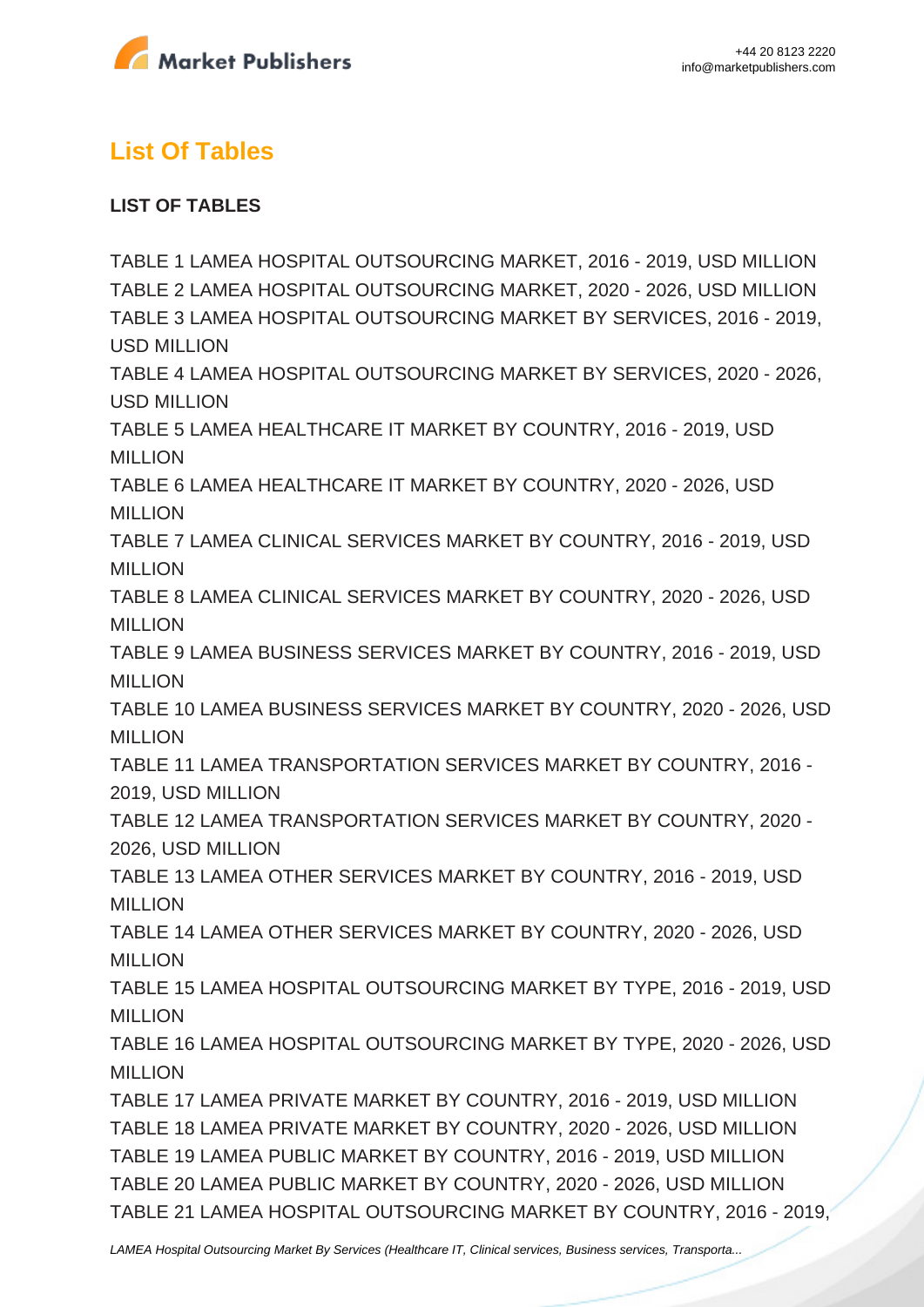

USD MILLION

TABLE 22 LAMEA HOSPITAL OUTSOURCING MARKET BY COUNTRY, 2020 - 2026, USD MILLION

TABLE 23 BRAZIL HOSPITAL OUTSOURCING MARKET, 2016 - 2019, USD MILLION TABLE 24 BRAZIL HOSPITAL OUTSOURCING MARKET, 2020 - 2026, USD MILLION TABLE 25 BRAZIL HOSPITAL OUTSOURCING MARKET BY SERVICES, 2016 - 2019, USD MILLION

TABLE 26 BRAZIL HOSPITAL OUTSOURCING MARKET BY SERVICES, 2020 - 2026, USD MILLION

TABLE 27 BRAZIL HOSPITAL OUTSOURCING MARKET BY TYPE, 2016 - 2019, USD **MILLION** 

TABLE 28 BRAZIL HOSPITAL OUTSOURCING MARKET BY TYPE, 2020 - 2026, USD MILLION

TABLE 29 ARGENTINA HOSPITAL OUTSOURCING MARKET, 2016 - 2019, USD MILLION

TABLE 30 ARGENTINA HOSPITAL OUTSOURCING MARKET, 2020 - 2026, USD MILLION

TABLE 31 ARGENTINA HOSPITAL OUTSOURCING MARKET BY SERVICES, 2016 - 2019, USD MILLION

TABLE 32 ARGENTINA HOSPITAL OUTSOURCING MARKET BY SERVICES, 2020 - 2026, USD MILLION

TABLE 33 ARGENTINA HOSPITAL OUTSOURCING MARKET BY TYPE, 2016 - 2019, USD MILLION

TABLE 34 ARGENTINA HOSPITAL OUTSOURCING MARKET BY TYPE, 2020 - 2026, USD MILLION

TABLE 35 UAE HOSPITAL OUTSOURCING MARKET, 2016 - 2019, USD MILLION TABLE 36 UAE HOSPITAL OUTSOURCING MARKET, 2020 - 2026, USD MILLION TABLE 37 UAE HOSPITAL OUTSOURCING MARKET BY SERVICES, 2016 - 2019, USD MILLION

TABLE 38 UAE HOSPITAL OUTSOURCING MARKET BY SERVICES, 2020 - 2026, USD MILLION

TABLE 39 UAE HOSPITAL OUTSOURCING MARKET BY TYPE, 2016 - 2019, USD MILLION

TABLE 40 UAE HOSPITAL OUTSOURCING MARKET BY TYPE, 2020 - 2026, USD **MILLION** 

TABLE 41 SAUDI ARABIA HOSPITAL OUTSOURCING MARKET, 2016 - 2019, USD **MILLION** 

TABLE 42 SAUDI ARABIA HOSPITAL OUTSOURCING MARKET, 2020 - 2026, USD MILLION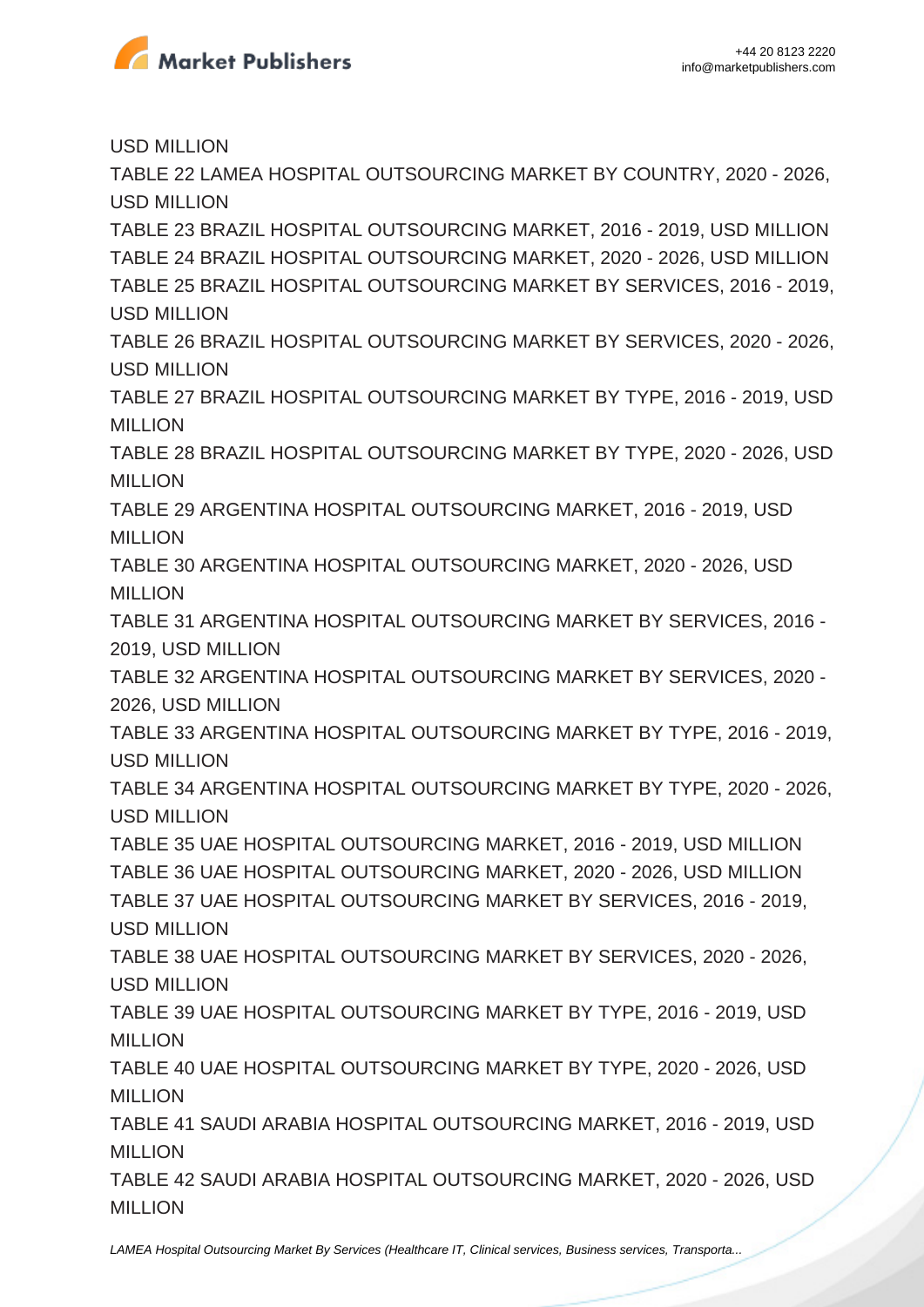

TABLE 43 SAUDI ARABIA HOSPITAL OUTSOURCING MARKET BY SERVICES, 2016 - 2019, USD MILLION TABLE 44 SAUDI ARABIA HOSPITAL OUTSOURCING MARKET BY SERVICES, 2020 - 2026, USD MILLION TABLE 45 SAUDI ARABIA HOSPITAL OUTSOURCING MARKET BY TYPE, 2016 - 2019, USD MILLION TABLE 46 SAUDI ARABIA HOSPITAL OUTSOURCING MARKET BY TYPE, 2020 - 2026, USD MILLION TABLE 47 SOUTH AFRICA HOSPITAL OUTSOURCING MARKET, 2016 - 2019, USD **MILLION** TABLE 48 SOUTH AFRICA HOSPITAL OUTSOURCING MARKET, 2020 - 2026, USD MILLION TABLE 49 SOUTH AFRICA HOSPITAL OUTSOURCING MARKET BY SERVICES, 2016 - 2019, USD MILLION TABLE 50 SOUTH AFRICA HOSPITAL OUTSOURCING MARKET BY SERVICES, 2020 - 2026, USD MILLION TABLE 51 SOUTH AFRICA HOSPITAL OUTSOURCING MARKET BY TYPE, 2016 - 2019, USD MILLION TABLE 52 SOUTH AFRICA HOSPITAL OUTSOURCING MARKET BY TYPE, 2020 - 2026, USD MILLION TABLE 53 NIGERIA HOSPITAL OUTSOURCING MARKET, 2016 - 2019, USD MILLION TABLE 54 NIGERIA HOSPITAL OUTSOURCING MARKET, 2020 - 2026, USD MILLION TABLE 55 NIGERIA HOSPITAL OUTSOURCING MARKET BY SERVICES, 2016 - 2019, USD MILLION TABLE 56 NIGERIA HOSPITAL OUTSOURCING MARKET BY SERVICES, 2020 - 2026, USD MILLION TABLE 57 NIGERIA HOSPITAL OUTSOURCING MARKET BY TYPE, 2016 - 2019, USD MILLION TABLE 58 NIGERIA HOSPITAL OUTSOURCING MARKET BY TYPE, 2020 - 2026, USD MILLION TABLE 59 REST OF LAMEA HOSPITAL OUTSOURCING MARKET, 2016 - 2019, USD MILLION TABLE 60 REST OF LAMEA HOSPITAL OUTSOURCING MARKET, 2020 - 2026, USD MILLION TABLE 61 REST OF LAMEA HOSPITAL OUTSOURCING MARKET BY SERVICES, 2016 - 2019, USD MILLION TABLE 62 REST OF LAMEA HOSPITAL OUTSOURCING MARKET BY SERVICES, [LAMEA Hospital Outsourcing Market By Services \(Healthcare IT, Clinical services, Business services, Transporta...](https://marketpublishers.com/report/healthcare/hospital/lamea-hospital-outsourcing-market-by-services-by-type-by-country-industry-analysis-n-forecast-2020-2026.html)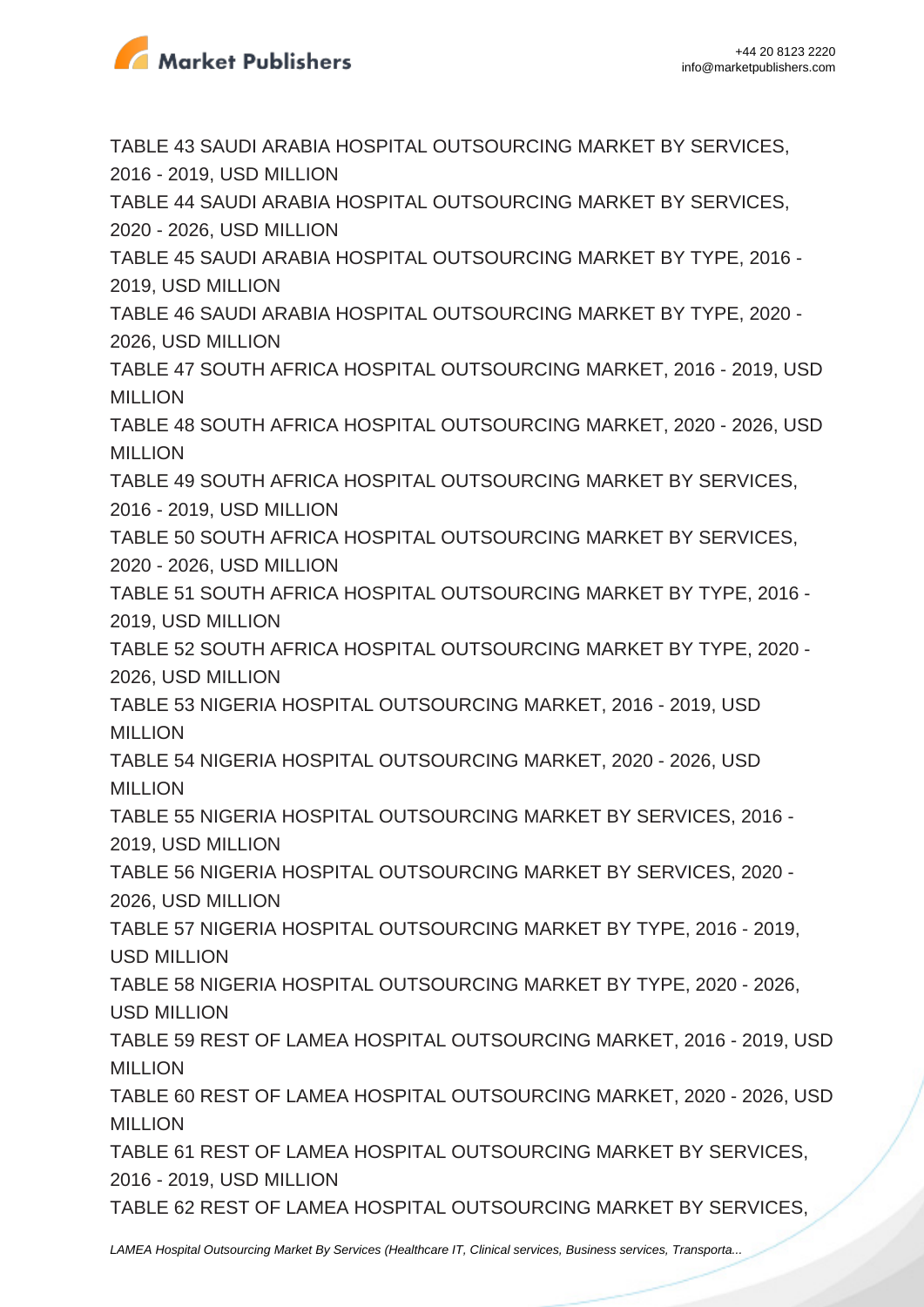

2020 - 2026, USD MILLION

TABLE 63 REST OF LAMEA HOSPITAL OUTSOURCING MARKET BY TYPE, 2016 - 2019, USD MILLION

TABLE 64 REST OF LAMEA HOSPITAL OUTSOURCING MARKET BY TYPE, 2020 - 2026, USD MILLION

TABLE 65 KEY INFORMATION – ALLSCRIPTS HEALTHCARE SOLUTIONS, INC.

TABLE 66 KEY INFORMATION – 3M COMPANY

TABLE 67 KEY INFORMATION – TRIMEDX, LLC

TABLE 68 KEY INFORMATION – ABBOTT LABORATORIES

TABLE 69 KEY INFORMATION – ABM INDUSTRIES, INC.

TABLE 70 KEY INFORMATION – SODEXO S.A.

TABLE 71 KEY INFORMATION – FLATWORLD SOLUTIONS PVT. LTD.

TABLE 72 KEY INFORMATION – INTEGRATED MEDICAL TRANSPORT LLC

TABLE 73 KEY INFORMATION – THE ALLURE GROUP

TABLE 74 KEY INFORMATION – THE PROVIDENCE SERVICE CORPORATION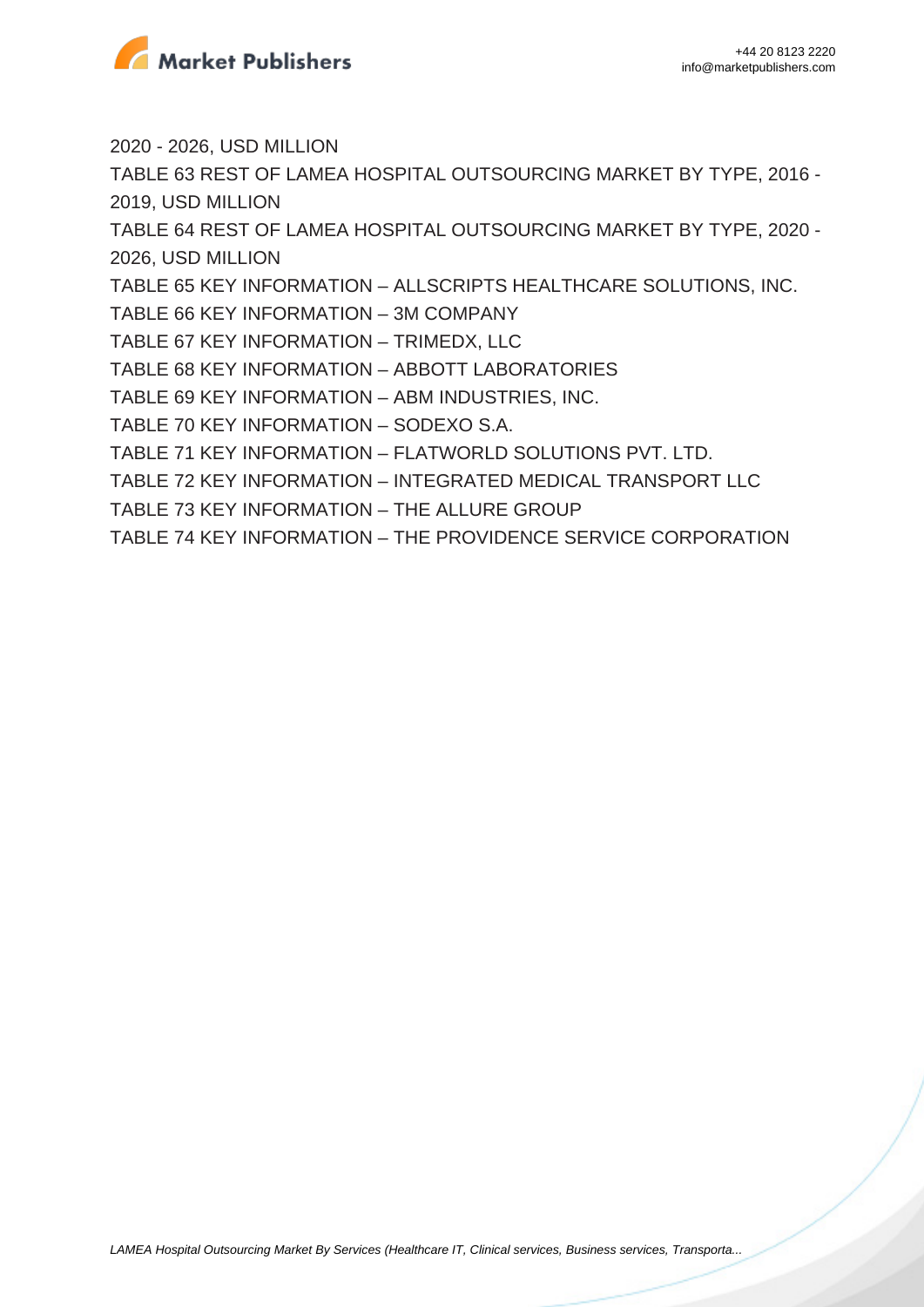

# **List Of Figures**

#### **LIST OF FIGURES**

FIG 1 METHODOLOGY FOR THE RESEARCH FIG 2 RECENT STRATEGIES AND DEVELOPMENTS: THE PROVIDENCE SERVICE **CORPORATION**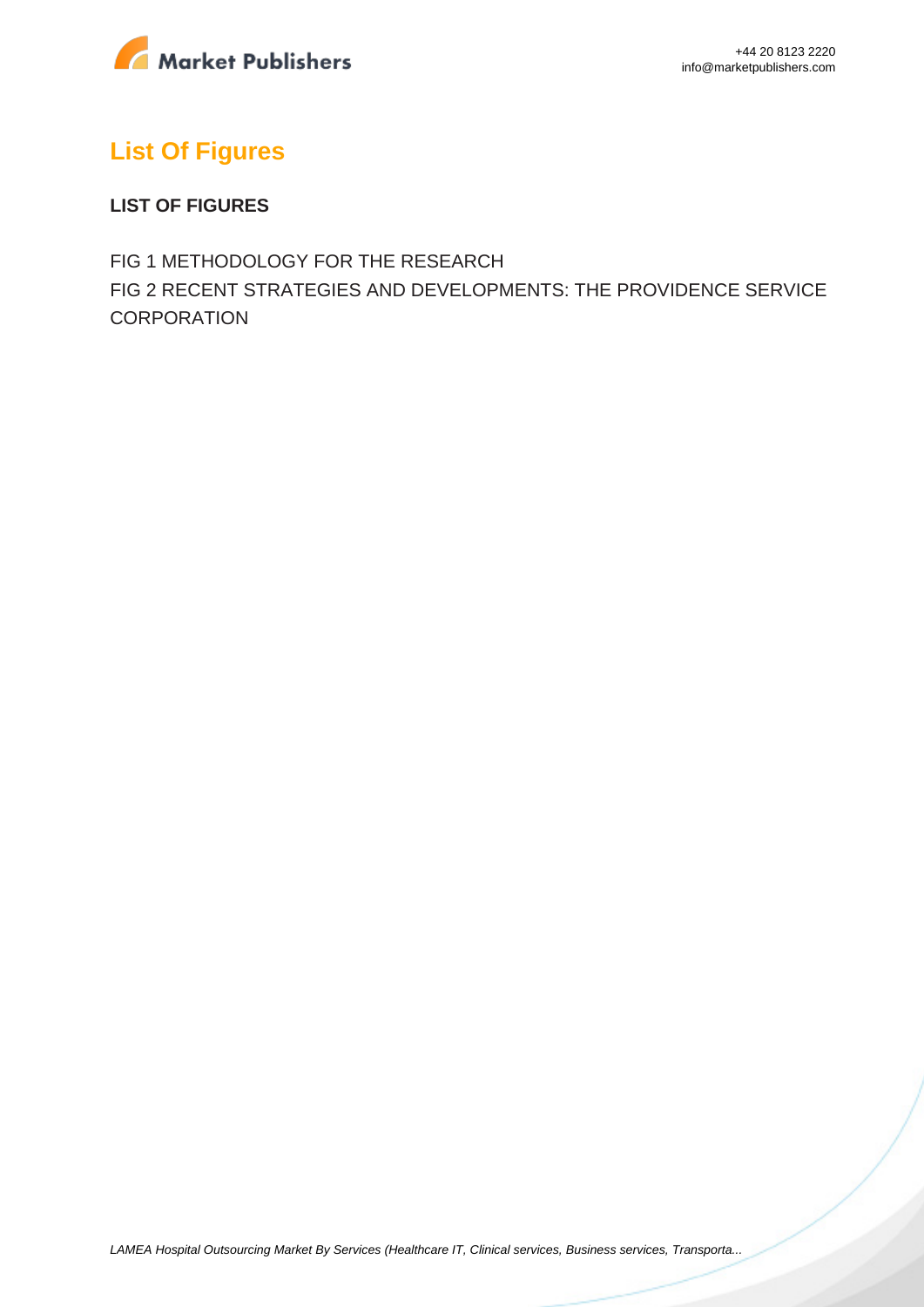

### I would like to order

Product name: LAMEA Hospital Outsourcing Market By Services (Healthcare IT, Clinical services, Business services, Transportation services and Other Services), By Type (Private and Public), By Country, Industry Analysis and Forecast, 2020 - 2026

Product link: [https://marketpublishers.com/r/L19F0E6FB8D7EN.html](https://marketpublishers.com/report/healthcare/hospital/lamea-hospital-outsourcing-market-by-services-by-type-by-country-industry-analysis-n-forecast-2020-2026.html)

Price: US\$ 1,500.00 (Single User License / Electronic Delivery) If you want to order Corporate License or Hard Copy, please, contact our Customer Service: [info@marketpublishers.com](mailto:info@marketpublishers.com)

### Payment

To pay by Credit Card (Visa, MasterCard, American Express, PayPal), please, click button on product page [https://marketpublishers.com/r/L19F0E6FB8D7EN.html](https://marketpublishers.com/report/healthcare/hospital/lamea-hospital-outsourcing-market-by-services-by-type-by-country-industry-analysis-n-forecast-2020-2026.html)

To pay by Wire Transfer, please, fill in your contact details in the form below:

First name: Last name: Email: Company: Address: City: Zip code: Country: Tel: Fax: Your message:

\*\*All fields are required

Custumer signature \_

Please, note that by ordering from marketpublishers.com you are agreeing to our Terms & Conditions at<https://marketpublishers.com/docs/terms.html>

To place an order via fax simply print this form, fill in the information below